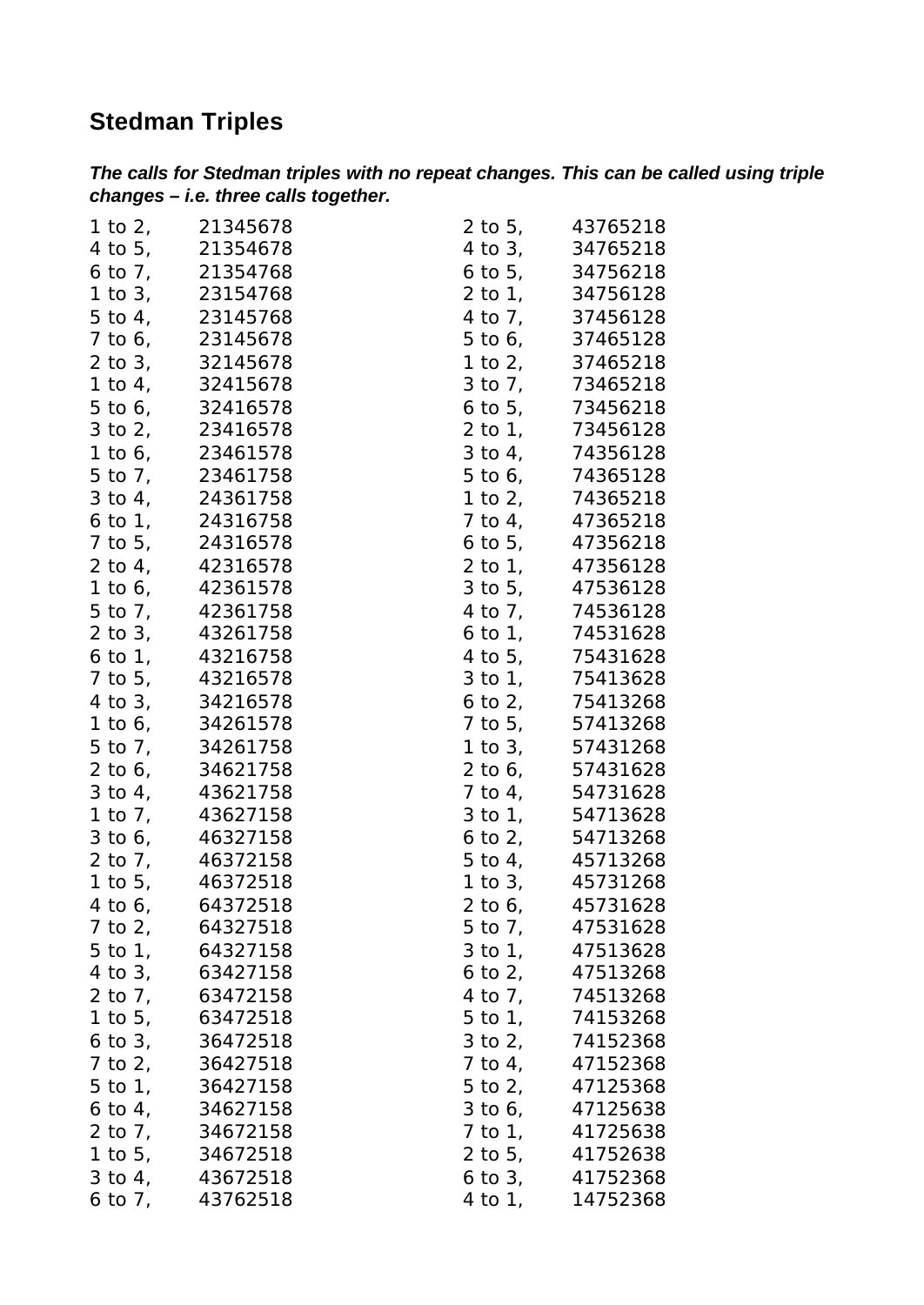|              | 5 to 2, 14725368                                 |              | 2 to 4, 63157428 |
|--------------|--------------------------------------------------|--------------|------------------|
|              | 3 to 6, 14725638                                 |              | 6 to 3, 36157428 |
|              | 4 to 7, 17425638                                 |              | 5 to 7, 36175428 |
|              | 2 to 5, 17452638                                 |              | 4 to 2, 36175248 |
|              | 6 to 3, 17452368                                 |              | 6 to 1, 31675248 |
|              | 1 to 7, 71452368                                 |              | 7 to 5, 31657248 |
|              | 5 to 2, 71425368                                 |              | 2 to 4, 31657428 |
|              | $3 \text{ to } 6, 71425638$                      |              | 3 to 1, 13657428 |
|              | 4 to 2, 71245638                                 |              | 5 to 7, 13675428 |
|              | 7 to 1, 17245638                                 |              | 4 to 2, 13675248 |
|              | 5 to 6, 17246538                                 |              | 3 to 6, 16375248 |
| $7$ to $2$ , | 12746538                                         |              | 7 to 5, 16357248 |
|              | 4 to 6, 12764538                                 |              | 2 to 4, 16357428 |
|              |                                                  | $1$ to $6$ , | 61357428         |
|              | 5 to 3, 12764358<br>1 to 2, 21764358             |              | 3 to 5, 61537428 |
|              | 6 to 4, 21746358                                 |              | 7 to 4, 61534728 |
|              | 3 to 5, 21746538                                 |              | 6 to 1, 16534728 |
|              | 1 to 7, 27146538                                 |              | 3 to 4, 16543728 |
|              | 4 to 6, 27164538                                 |              | 7 to 2, 16543278 |
|              | 5 to 3, 27164358                                 |              | 6 to 5, 15643278 |
| 2 to $71$    | 72164358                                         |              | 4 to 3, 15634278 |
|              | 6 to 4, 72146358                                 |              | 2 to 7, 15634728 |
|              | 3 to 5, 72146538                                 | $1$ to $5$ , | 51634728         |
|              | $2 \text{ to } 1, 71246538$                      |              | 3 to 4, 51643728 |
|              | 4 to 6, 71264538                                 |              | 7 to 2, 51643278 |
|              | 5 to 3, 71264358                                 |              | 1 to 6, 56143278 |
|              | 7 to 1, 17264358                                 |              | 4 to 3, 56134278 |
|              | 2 to 6, 17624358                                 |              | 2 to 7, 56134728 |
|              | 4 to 3, 17623458                                 |              | 5 to 6, 65134728 |
|              |                                                  |              | 3 to 4, 65143728 |
| $2$ to $3$ , | 1 to 7, 71623458<br>2 to 3, 71632458<br>71632458 | 7 to 2,      | 65143278         |
|              | 4 to 5, 71632548                                 |              | 1 to 4, 65413278 |
|              | 1 to 6, 76132548                                 |              | 6 to 5, 56413278 |
|              | 3 to 2, 76123548                                 | $3$ to $2$ , | 56412378         |
| $5$ to $4$ , | 76123458                                         | $6$ to $4$ , | 54612378         |
|              | 7 to 6, 67123458                                 |              | 1 to 2, 54621378 |
|              | 2 to 3, 67132458                                 |              | 3 to 7, 54621738 |
|              | 4 to 5, 67132548                                 |              | 5 to 4, 45621738 |
|              | 7 to 1, 61732548                                 |              | 2 to 1, 45612738 |
|              | 3 to 2, 61723548                                 | $7$ to $3$ , | 45612378         |
|              | 5 to 4, 61723458                                 |              | 5 to 6, 46512378 |
| $6$ to $1$ , | 16723458                                         | 1 to $2,$    | 46521378         |
|              | 2 to 3, 16732458                                 |              | 3 to 7, 46521738 |
|              | 4 to 5, 16732548                                 | 4 to 6,      | 64521738         |
|              | 7 to 3, 16372548                                 |              | 2 to 1, 64512738 |
|              | 1 to 6, 61372548                                 |              | 7 to 3, 64512378 |
|              | 2 to 5, 61375248                                 |              | 4 to 5, 65412378 |
|              | 1 to 3, 63175248                                 | 1 to $2,$    | 65421378         |
|              | 7 to 5, 63157248                                 | $3$ to $7$ , | 65421738         |